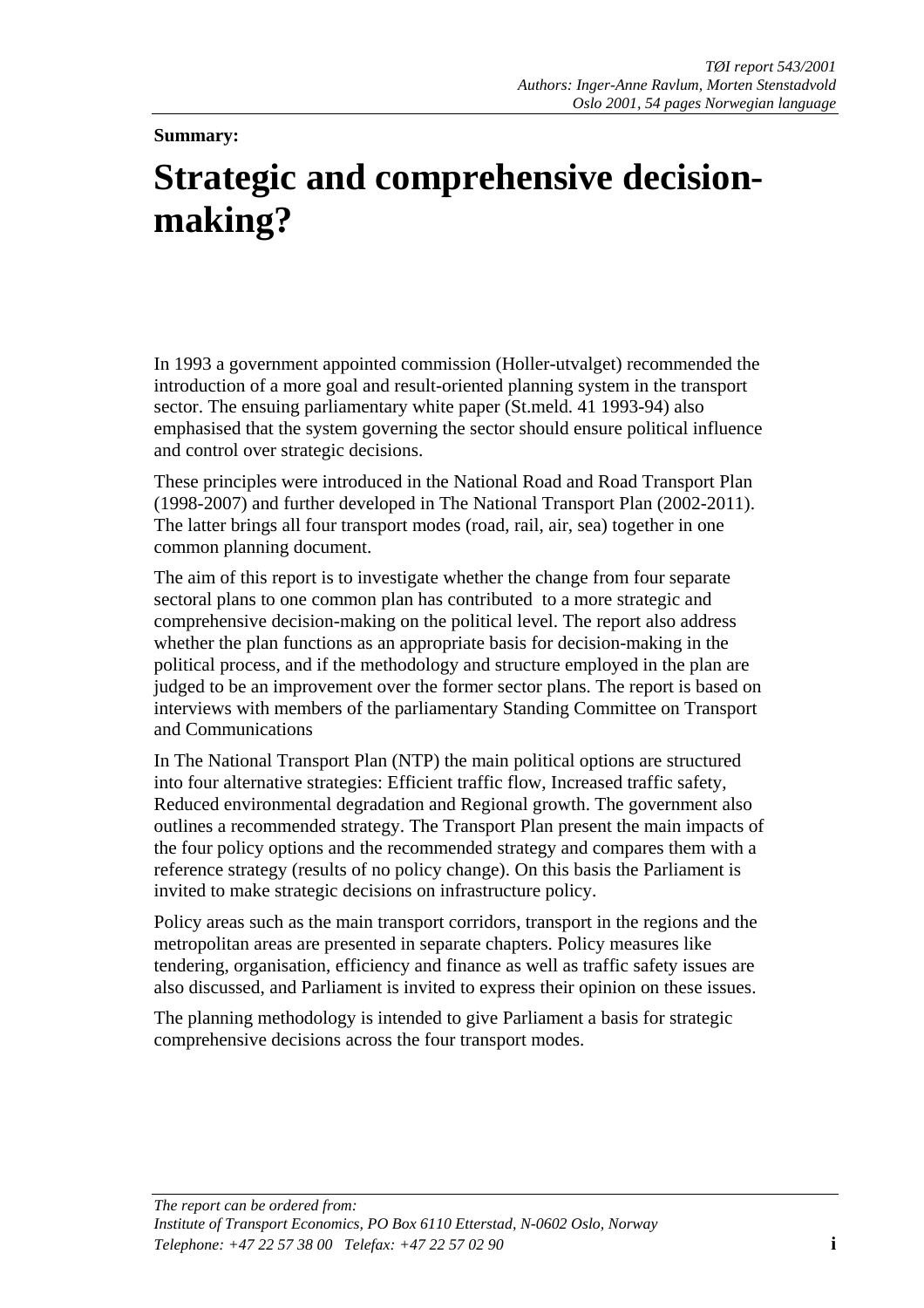# **What does strategic and comprehensive really mean?**

#### *Less details*

Most members of the Standing Committee on Transport and Communications interprets "strategic" to mean "not to be involved in details". Details being smaller investment projects or projects which does not have significance for transport policies on the national level. Only one political party tried to influence the prioritising of projects on regional roads.

## *Sectoral policy measures*

Several committee members also view "strategic" to imply decisions that affect the future freedom of policy action. Public Private Partnerships, the introduction of road pricing, the organisational structure in the transport sector, the use of competition and tendering and the distribution of responsibility between the state and the local level are viewed as measures on a strategic level.

#### *The distribution of resources between the different transport sectors*

The MPs define "comprehensive" to be the redistribution of resources between sectors. They are aware of the interdependencies between the sectors and feel that resources should be used on those measures which deliver the largest gains, regardless of transport mode. However, since the plan does not provide them with a basis for comparing measures across sectors, they are uncertain about the effects of redistributing resources. If they were to make any changes, they would have to rely on their political judgment.

In addition, some committee members maintain that "comprehensive" implies that the distribution of resources between investments, maintenance and operations of infrastructure and subsidy of public transport should be judged in one common framework.

# **Does structure and choice of methodology provide a basis for strategic and comprehensive policies?**

#### *Simultaneous process is an advantage*

All committee members view a simultaneous hearing of the different sectors as a major improvement. There are no specific measures or analysis they miss as a basis for making comprehensive and strategic judgments of the transport policy.

However, many committee members feel that the potential for transferring traffic from road to sea should have been more thoroughly addressed in the plan. Some members also wish for a more thorough review of the investment plans of The Civil Aviation Administration and The National Coastal Administration.

## *Public transport should be given more attention*

The committee also feels that public transport should be treated as an integral part of the transport policy, on par with the four sectors. However, members have different views on the level of state vs. local influence on local public transport policies, something that also affects their view on how thoroughly public transport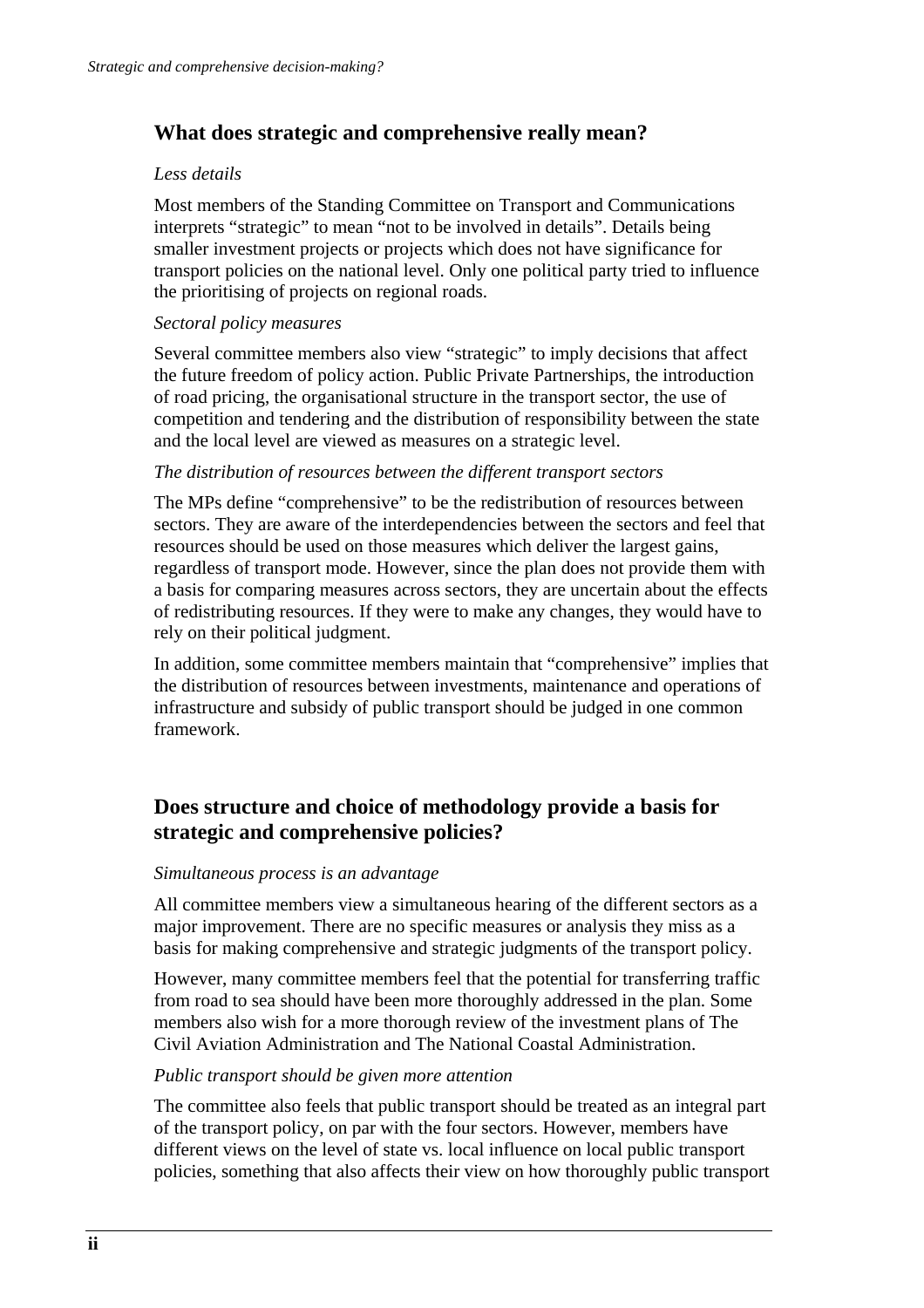should be treated in the national plan. Still, most members wish for a comprehensive discussion of the division of responsibilities, organisation and financing of public transport in The National Transport Plan.

## *Politicians are critical to the structure and methodology in the plan*

Many view the plan to be full of repetitions and overlapping treatment of different aspects. The fragmented treatment of public transport and the presentation of the investment programmes in several places (transport corridors, metropolitan areas, transport in the regions) contributes to this. Some feel that this in itself made it difficult for the committee to adopt a comprehensive perspective.

The committee members are critical to the way transport corridors are used to present infrastructure investment projects. Some investment projects are in fact discussed in three separate places. Of these, the description of measures within transport corridors is a new and unfamiliar method, and is therefore judged to be superfluous.

## *The alternative strategies and impact assessment did not provide relevant input to the political process.*

With the exception of one political party the committee has not made use of the plan's alternative strategies and impact assessments in the political process, either in their own party or in deliberations in the committee. In the committee members view, the alternative strategies does not serve to illustrate the policy options being politically viable. The strategies do not show how measures can be utilised to reach transport goals, as the intention was, and are viewed as too "technical".

Several members also criticise the impact assessments in the plan. This is partly due to scepticism to cost/benefit based results in general. Others doubt whether all relevant factors are included in the analysis. A common reaction is that politicians must make use of their own judgment, when considering the issues. In sum, the use of alternative strategies and impacts assessment in the manner it has been used in this process, have not contributed to the committee making strategic political decisions or adopting a comprehensive perspective, spanning all transport sectors.

Only one committee member have used the impact assessments of the recommended strategy, but primarily to argue for giving priority to the road sector if the investment budget was increased above the level proposed by the Government. He has not used the impact assessment to alter the allotments within the recommended strategy.

## *Politicians pose other question and seek different answers*

When the budget was increased, most committee members relied on their "political judgement" when deciding which transport mode was to receive the largest increase. The model-based impacts assessments in the plan played an insignificant role in this process.

Their views, aims and perspectives are formed through other processes than the technocratic national transport planning process. They base their judgement on previous experiences, the political goals of the party and the views of interest groups whose views they sympathise with.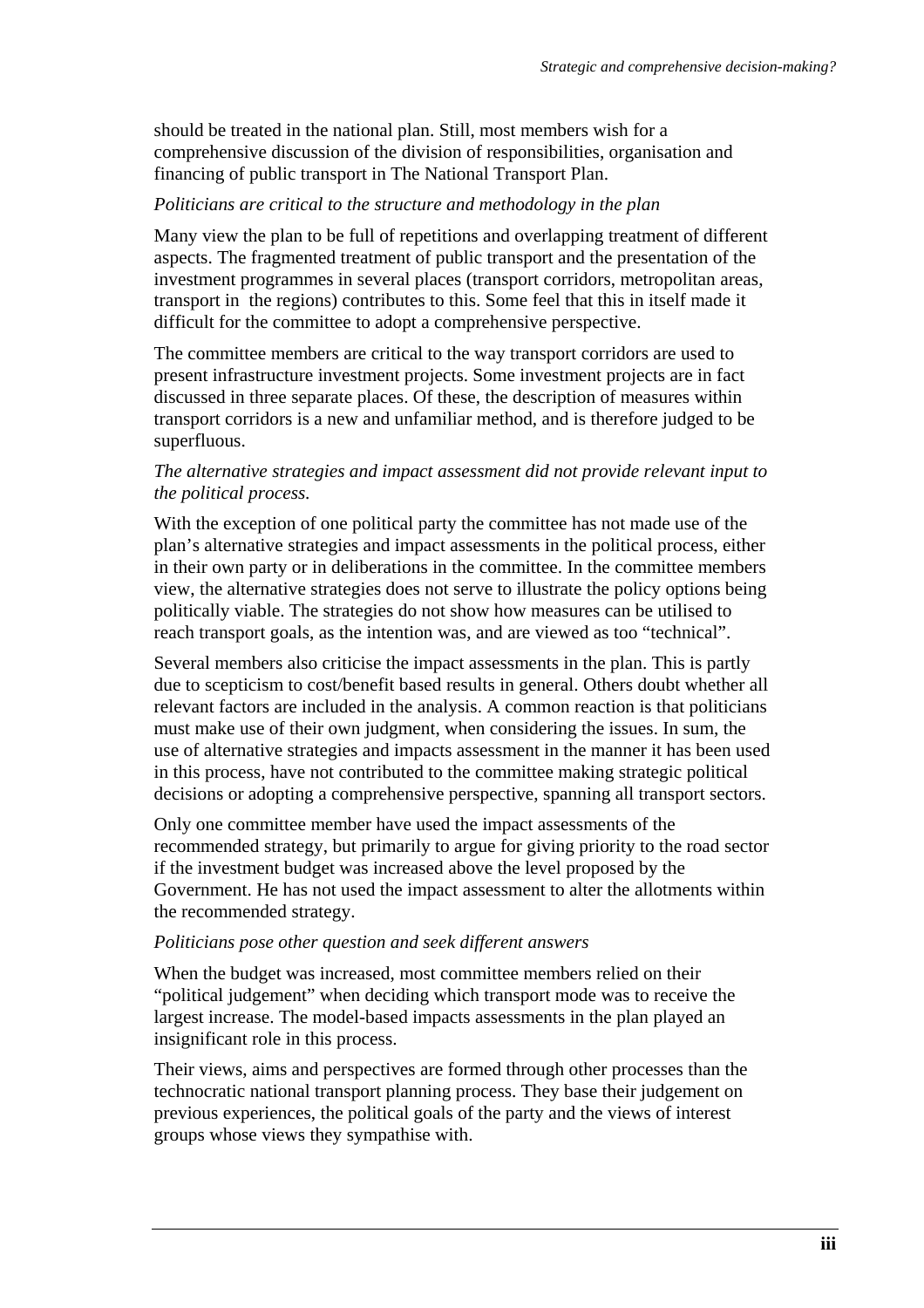Still, many committee members call for policy impacts assessments systems that can compare effects across the transport modes. In our view this does not mean that the committee wishes to allocate resources strictly based on marginal cost/benefit, but rather that comparable impact assessments will provide some professional assurance that the committees decisions in fact does produce benefits.

One committee members express the viewpoint that impact assessment is suitable when considering individual measures (road links, upgrading etc) or individual investment packages. Aggregating impacts on a national level is, in this committee members view, less useful.

When asking for impact assessments, many committee members mean other types of assessments than the plan provides. They wish to know the effect of more general political measures. They are often in doubt whether the measures within their jurisdiction actually contributes to transport policy goals being met. The questions they ask are: What does it take to increase the market share of public transport? Will the measures we control have any effect, and will we dare to use the measures with sufficient force to actually achieve a higher market share for public transport? How do we reduce the growth in road traffic? What do we really gain by investing heavily in railroads? The committee members feel that the current plan does not provide them with answers to these questions. These questions, which together with themes such as competition and tendering, the organisation of the sector and Public Private Partnerships, are pointed out as the most important political questions.

# **Political influence and control**

Most opposition parties in the committee criticise the priorities in the government's recommended strategy. However, it was only after the investment level was increased further, that the parties managed to "put their stamp" on the investment programme. The government's recommended strategy was left untouched. Some committee members refers to the strict economic limitations in the recommended strategy as an explanation. Others use words and phrases that imply a kind of impotence. They felt it was difficult to discern which strategic priorities the recommended strategy was based on, and it was too complicated to start changing priorities within the recommended strategy. If this is because the committee finds the decision material inadequate as a basis for altering priorities within the recommended strategy, this might point to a serious systemic problem.

The above implies that it might be necessary to consider whether the National Transport Plan should be adjusted so that it serves as a more suitable input to the political process. Further sophistication of the "technical" methodology currently employed will not solve the problem. The plan must allow for the characteristics of the political process such as they are, and not how a technocratic rationalistic approach prescribe the process to be. This implies a comprehensive evaluation of the planning and decision-making system in the sector, including the relationship between politics and professionals, between Parliament, the ministry and the transport authorities. This is beyond the scope of this project. We limit ourselves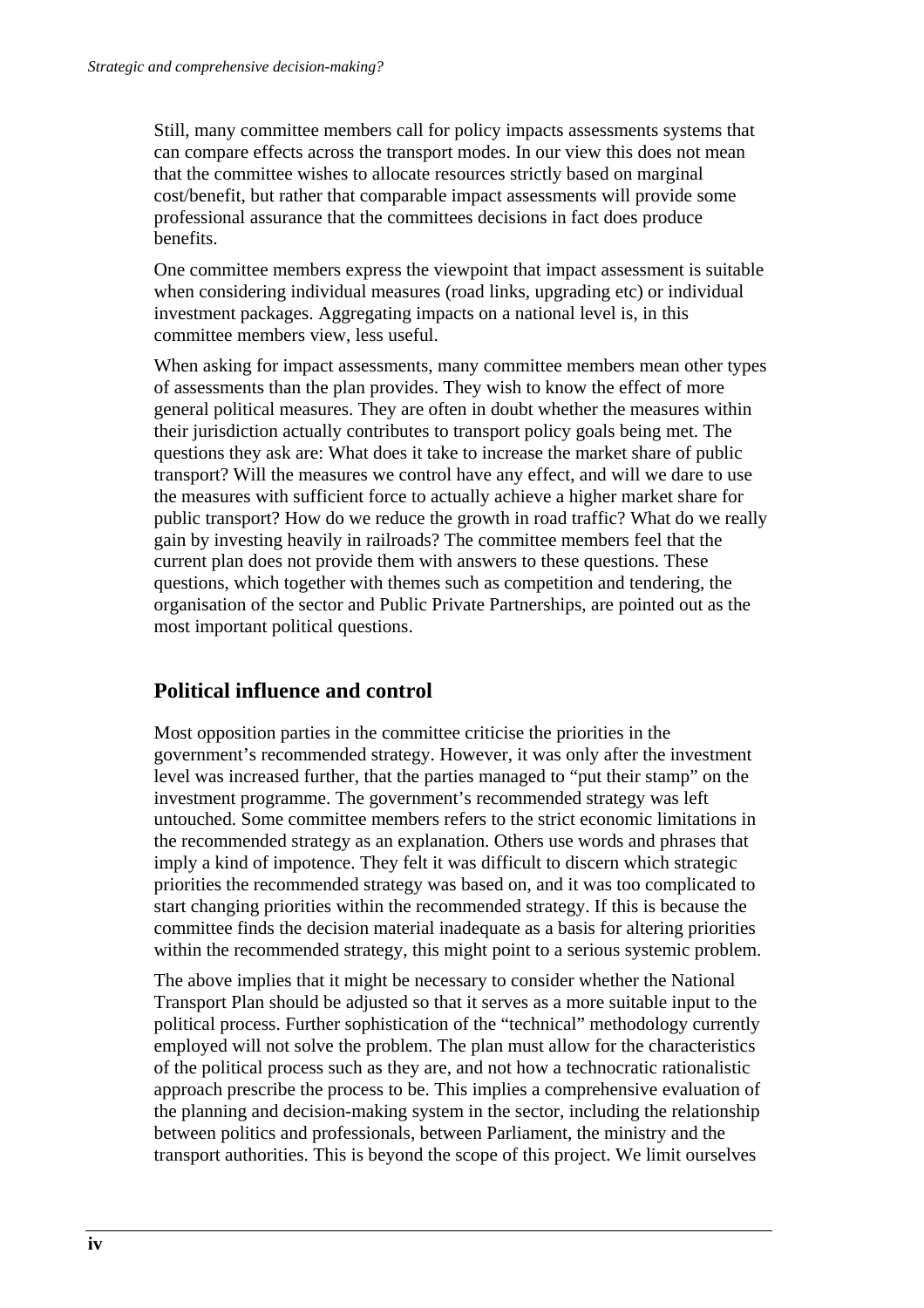to presenting a few recommendations for improving the decision material, within the scope of the current National Transport Plan:

## **1: Define the goals**

The main goals of the transport policy (efficient traffic flow, reduced environmental degradation, increased traffic safety and regional growth) should be made more operational, although not necessarily quantified. The National Transport Plan should address the conditions and possibilities for reaching these goals (for example by reducing the growth in road transport, increase public transport market share in the metropolitan areas etc.) The plan must also point out the contribution infrastructure investments can make in reaching these goals, and to what degree other measures have to be used.

#### **2: Show the effects of different measures**

More emphasis should be placed on analysing the effects of different measures – both general sectoral measures, and infrastructure-related measures. The plan should for example discuss the most effective combination of traffic safety measures, the optimal distribution of resources between investment, maintenance and operations etc. Addressing policy measures in a fragmented and overlapping manner, as public transport was addressed in this instance, should be avoided.

## **3: Emphasise cross-sectoral issues by using a regional level as basis for the analysis**

Measures in the sector, including infrastructure measures should be addressed in a cross-sectoral fashion, independent of the transport modes. As in the current National Transport Plan, metropolitan areas should be one basis of analysis. Other parts of the country could be addressed by using functional regions (coherent economic and settlement regions) as the basis for analysis. The analysis should include future challenges, the development of integrated transport policies, the degree of competition among modes and the effect of establishing multi-modal transport nodes. In addition the main transport corridors should be subject to analysis, establishing a connection between regions and metropolitan areas. In order to limit overlap, the individual presentation of investment programs for the different modal sectors should be kept to a minimum.

#### **4: The recommended strategy and subsequent impact assessment should not be limited to infrastructure measures**

The recommended strategy should portray the total policy recommendation, not limit itself mainly to infrastructure. It should address both general and specific preconditions for transport policy in the planning period. This includes the use of dues and taxes, speed limits, increased traffic surveillance etc. This should form the basis for analysis of policy effects. The analysis should also be made at the regional level, not only at the national level. The national effects should be analysed with regards to attainment of national politically defined goals.

## **5: Demonstrate the degree of measures needed to maximise different goals**

The plan should also include a discussion of options for changing the recommended strategy in order to reach different politically defined goals. In our view this should not be presented as alternative strategies and model based impact assessment, but rather as an analysis of the effects of using measures in varying